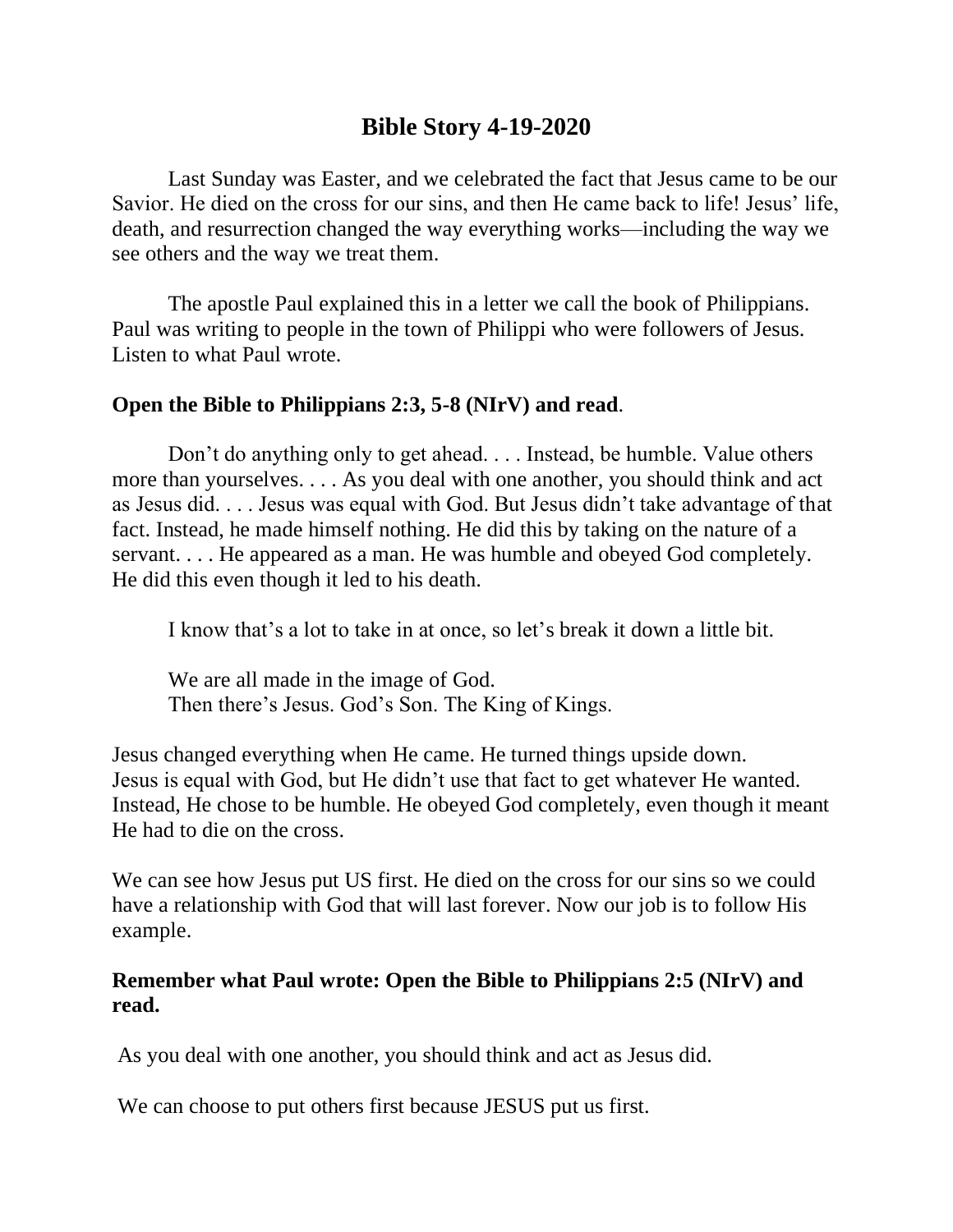We can choose to value them and think about what THEY need—not just what WE need.

What are some ways we can put others first?

Examples: Let your sibling pick the movie or restaurant. Let someone else have the last piece of pizza. Do chores for your parent without being asked. Make your sibling's bed or clean their room. Help pick up after a church event.

These are all great examples of putting others first.

When we all show humility, we serve each other. We treat each other the way we want to be treated. And EVERYONE feels valued. Everyone gets taken care of!

#### **But all of this is only possible because Jesus put US first**.

We should follow Jesus' example and put others first, because He put US first.

# As Paul wrote: **Open the Bible to Philippians 2:3 (NIrV) and read**.

Don't do anything only to get ahead. . . . Instead, be humble. Value others more than yourselves.

It's not easy to humble ourselves to serve others. If we're honest, it's a lot easier for us to ignore the people around us who need help. But God can help us serve others with humility—like Jesus did.

Remember: Put others first because Jesus put you first.